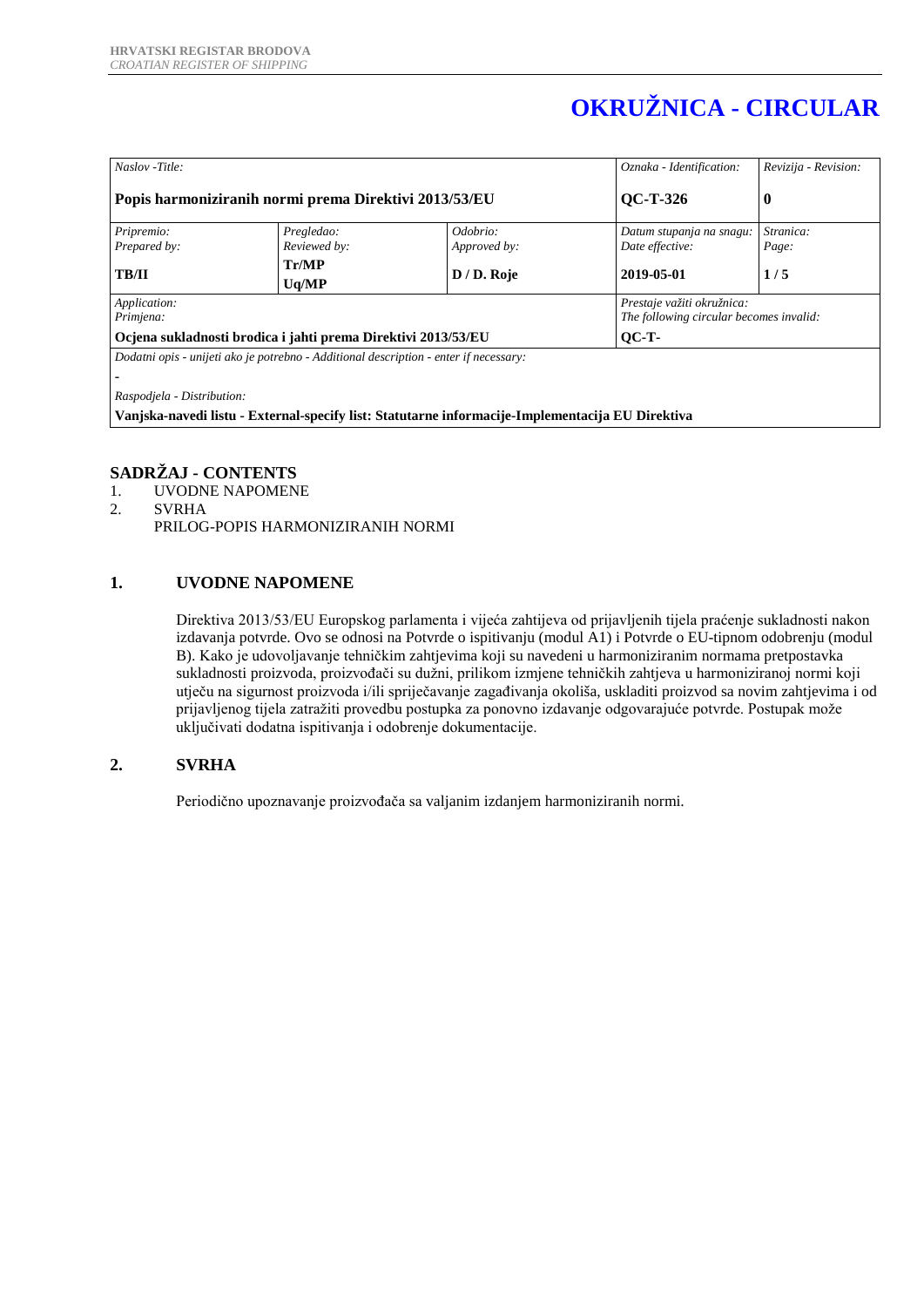#### *Naslov - Title:* **Popis harmoniziranih normi prema Direktivi 2013/53/EU** *Revizija - Revision:* **0**

#### **PRILOG-POPIS HARMONIZIRANIH NORMI**

(Publication of titles and references of harmonised standards under Union harmonisation legislation)

|            | $ESO(1)$ Reference and title of the standard                                                                                                                                                              | First                     | Reference of                                  | Date of cessation of                                   |
|------------|-----------------------------------------------------------------------------------------------------------------------------------------------------------------------------------------------------------|---------------------------|-----------------------------------------------|--------------------------------------------------------|
|            | (and reference document)                                                                                                                                                                                  | publication OJ superseded | standard                                      | presumption of<br>conformity of superseded<br>standard |
|            |                                                                                                                                                                                                           |                           |                                               | Note 1                                                 |
| <b>CEN</b> | EN ISO 6185-1:2001<br>Inflatable boats - Part 1: Boats with a maximum motor<br>power rating of 4,5 kW (ISO 6185-1:2001)                                                                                   | 12.2.2016                 |                                               |                                                        |
| <b>CEN</b> | EN ISO 6185-2:2001                                                                                                                                                                                        | 12.2.2016                 |                                               |                                                        |
|            | Inflatable boats - Part 2: Boats with a maximum motor<br>power rating of 4,5 kW to 15 kW inclusive (ISO 6185-<br>$ 2:2001\rangle$                                                                         |                           |                                               |                                                        |
| <b>CEN</b> | EN ISO 6185-3:2014<br>Inflatable boats - Part 3: Boats with a hull length less<br>than 8 m with a motor rating of 15 kW and greater (ISO<br>6185-3:2014)                                                  | 12.2.2016                 |                                               |                                                        |
| <b>CEN</b> | EN ISO 6185-4:2011<br>Inflatable boats - Part 4: Boats with a hull length of<br>between 8 m and 24 m with a motor power rating of<br>15 kW and greater (ISO 6185-4:2011, Corrected version<br>2014-08-01) | 12.2.2016                 |                                               |                                                        |
| <b>CEN</b> | EN ISO 7840:2013<br>Small craft - Fire-resistant fuel hoses (ISO 7840:2013)                                                                                                                               | 12.2.2016                 |                                               |                                                        |
| <b>CEN</b> | EN ISO 8099-1:2018 (new)                                                                                                                                                                                  | This is the first EN ISO  |                                               | 31.8.2018                                              |
|            | Small craft - Waste systems - Part 1: Waste water<br>retention (ISO 8099-1:2018)                                                                                                                          | publication               | 8099:2000<br>Note 2.1                         |                                                        |
| <b>CEN</b> | EN ISO 8469:2013<br>Small craft - Non-fire-resistant fuel hoses (ISO<br>8469:2013)                                                                                                                        | 12.2.2016                 |                                               |                                                        |
| <b>CEN</b> | EN ISO 8665:2017<br>Small craft - Marine propulsion reciprocating internal<br>combustion engines - Power measurements and<br>declarations (ISO 8665:2006)                                                 | 15.12.2017                | <b>EN ISO</b><br>8665:2006<br><b>Note 2.1</b> | 28.2.2018                                              |
| <b>CEN</b> | EN ISO 8846:2017<br>Small craft - Electrical devices - Protection against<br>ignition of surrounding flammable gases (ISO 8846:1990)                                                                      | 15.12.2017                | EN 28846:1993<br><b>Note 2.1</b>              | 23.2.2018                                              |
| <b>CEN</b> | EN ISO 8847:2017<br>Small craft - Steering gear - Cable and pulley systems<br>(ISO 8847:2004)                                                                                                             | 15.12.2017                | EN ISO<br>8847:2004<br><b>Note 2.1</b>        | 28.2.2018                                              |
| <b>CEN</b> | EN ISO 8848:2017<br>Small craft - Remote steering systems (ISO 8848:1990)                                                                                                                                 | 15.12.2017                | EN 28848:1993<br><b>Note 2.1</b>              | 28.2.2018                                              |
| <b>CEN</b> | EN ISO 8849:2003<br>Small craft - Electrically operated direct-current bilge-<br>pumps (ISO 8849:2003)                                                                                                    | 12.2.2016                 |                                               |                                                        |
| <b>CEN</b> | EN ISO 9093-1:1997<br>Small craft - Seacocks and through-hull fittings - Part<br>1: Metallic (ISO 9093-1:1994)                                                                                            | 12.2.2016                 |                                               |                                                        |
| <b>CEN</b> | EN ISO 9093-2:2002<br>Small craft - Seacocks and through-hull fittings - Part<br>2: Non-metallic (ISO 9093-2:2002)                                                                                        | 12.2.2016                 |                                               |                                                        |
| <b>CEN</b> | EN ISO 9094:2017<br>Small craft - Fire protection (ISO 9094:2015)                                                                                                                                         | 15.12.2017                |                                               |                                                        |
| <b>CEN</b> | EN ISO 9097:2017<br>Small craft - Electric fans (ISO 9097:1991)                                                                                                                                           | 15.12.2017                | EN ISO<br>9097:1994<br><b>Note 2.1</b>        | 28.2.2018                                              |
| <b>CEN</b> | EN ISO 9775:2017<br>Small craft - Remote steering systems for single<br>outboard motors of 15 kW to 40 kW power (ISO<br>9775:1990)                                                                        | 15.12.2017                | EN 29775:1993<br>Note 2.1                     | 28.2.2018                                              |
| <b>CEN</b> | EN ISO 10088:2017<br>Small craft - Permanently installed fuel systems (ISO                                                                                                                                | 15.12.2017                | EN ISO<br>10088:2013                          | 28.2.2018                                              |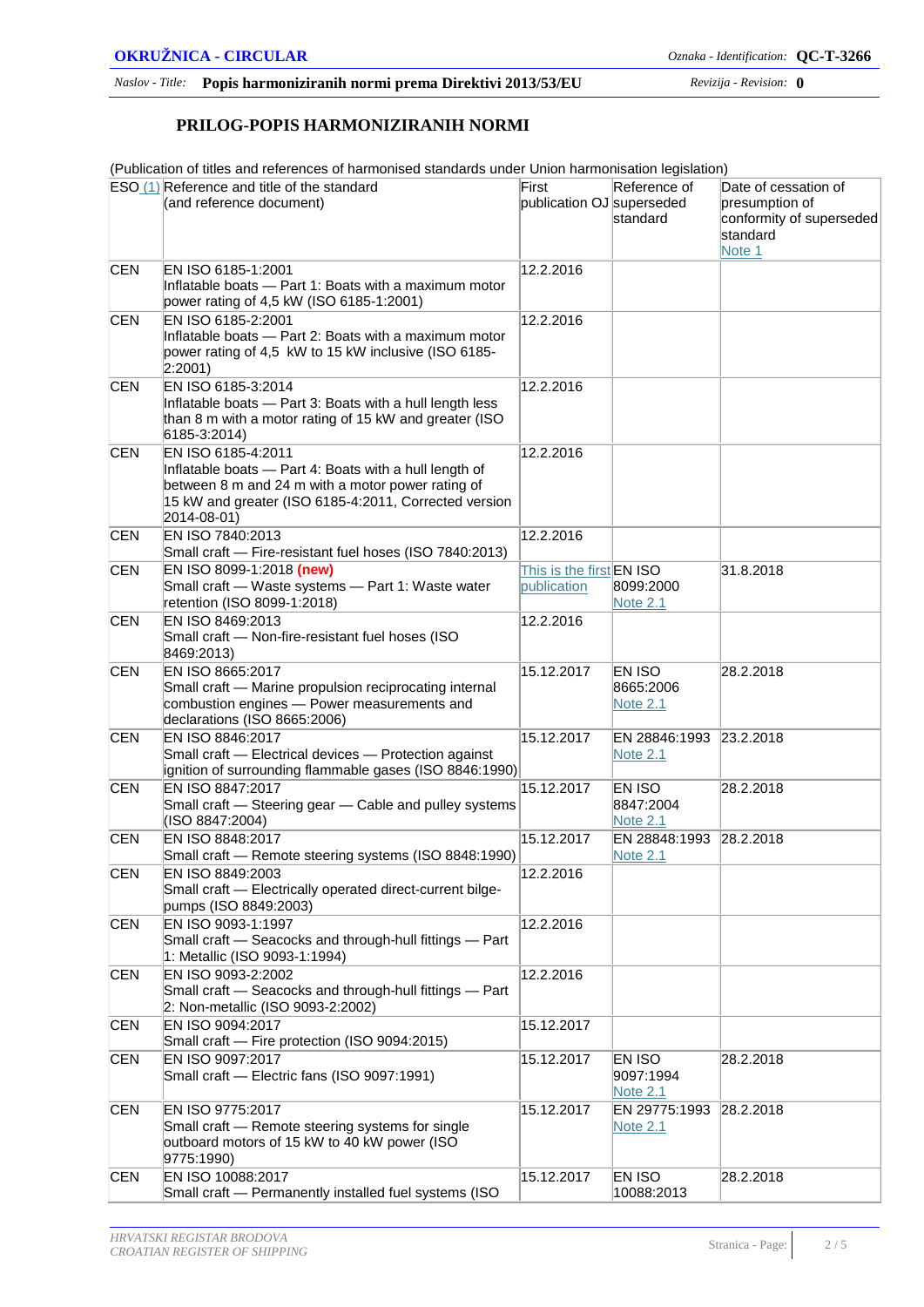#### **OKRUŽNICA - CIRCULAR** *Oznaka - Identification:* **QC-T-3266**

#### *Naslov - Title:* **Popis harmoniziranih normi prema Direktivi 2013/53/EU** *Revizija - Revision:* **0**

|            | 10088:2013)                                                      |            | Note 2.1        |           |
|------------|------------------------------------------------------------------|------------|-----------------|-----------|
| <b>CEN</b> | EN ISO 10133:2017                                                | 15.12.2017 | EN ISO          | 28.2.2018 |
|            | Small craft - Electrical systems - Extra-low-voltage             |            | 10133:2012      |           |
|            | d.c. installations (ISO 10133:2012)                              |            | Note $2.1$      |           |
| <b>CEN</b> | EN ISO 10239:2017                                                | 15.12.2017 | EN ISO          | 28.2.2018 |
|            | Small craft - Liquefied petroleum gas (LPG) systems              |            | 10239:2014      |           |
|            | (ISO 10239:2014)                                                 |            | <b>Note 2.1</b> |           |
| <b>CEN</b> | EN ISO 10592:2017                                                | 15.12.2017 | EN ISO          | 28.2.2018 |
|            | Small craft - Hydraulic steering systems (ISO                    |            | 10592:1995      |           |
|            | 10592:1994)                                                      |            | Note 2.1        |           |
| <b>CEN</b> | EN ISO 11105:2017                                                | 15.12.2017 | EN ISO          | 31.3.2018 |
|            | Small craft - Ventilation of petrol engine and/or petrol         |            | 11105:1997      |           |
|            | tank compartments (ISO 11105:1997)                               |            | <b>Note 2.1</b> |           |
| <b>CEN</b> | EN ISO 11192:2005                                                | 12.2.2016  |                 |           |
|            | Small craft - Graphical symbols (ISO 11192:2005)                 |            |                 |           |
| <b>CEN</b> | EN ISO 11547:1995                                                | 12.2.2016  |                 |           |
|            | Small craft - Start-in-gear protection (ISO 11547:1994)          |            |                 |           |
|            | EN ISO 11547:1995/A1:2000                                        | 12.2.2016  |                 |           |
|            |                                                                  |            | Note 3          |           |
| <b>CEN</b> | EN ISO 11592-1:2016                                              | 10.6.2016  | EN ISO          |           |
|            | Small craft - Determination of maximum propulsion                |            | 11592:2001      |           |
|            | power rating using manoeuvring speed - Part 1: Craft             |            | <b>Note 2.1</b> |           |
|            | with a length of hull less than 8 m (ISO 11592-1:2016)           |            |                 |           |
| <b>CEN</b> | EN ISO 11812:2001                                                | 12.2.2016  |                 |           |
|            | Small craft - Watertight cockpits and quick-draining             |            |                 |           |
|            | cockpits (ISO 11812:2001)                                        |            |                 |           |
| <b>CEN</b> | EN ISO 12215-1:2000                                              | 12.2.2016  |                 |           |
|            | Small craft - Hull construction and scantlings - Part 1:         |            |                 |           |
|            | Materials: Thermosetting resins, glass-fibre                     |            |                 |           |
|            | reinforcement, reference laminate (ISO 12215-1:2000)             |            |                 |           |
| <b>CEN</b> | EN ISO 12215-2:2002                                              | 12.2.2016  |                 |           |
|            | Small craft - Hull construction and scantlings - Part 2:         |            |                 |           |
|            | Materials: Core materials for sandwich construction,             |            |                 |           |
|            | embedded materials (ISO 12215-2:2002)                            |            |                 |           |
| <b>CEN</b> | EN ISO 12215-3:2002                                              | 12.2.2016  |                 |           |
|            | Small craft - Hull construction and scantlings - Part 3:         |            |                 |           |
|            | Materials: Steel, aluminium alloys, wood, other materials        |            |                 |           |
|            | (ISO 12215-3:2002)                                               |            |                 |           |
| <b>CEN</b> | EN ISO 12215-4:2002                                              | 12.2.2016  |                 |           |
|            | Small craft - Hull construction and scantlings - Part 4:         |            |                 |           |
|            | Workshop and manufacturing (ISO 12215-4:2002)                    |            |                 |           |
| <b>CEN</b> | EN ISO 12215-5:2008                                              | 12.2.2016  |                 |           |
|            | Small craft - Hull construction and scantlings - Part 5:         |            |                 |           |
|            | Design pressures for monohulls, design stresses,                 |            |                 |           |
|            | scantlings determination (ISO 12215-5:2008)                      |            |                 |           |
|            | EN ISO 12215-5:2008/A1:2014                                      | 12.2.2016  | Note 3          |           |
| <b>CEN</b> | EN ISO 12215-6:2008                                              | 12.2.2016  |                 |           |
|            | Small craft - Hull construction and scantlings - Part 6:         |            |                 |           |
|            | Structural arrangements and details (ISO 12215-6:2008)           |            |                 |           |
| <b>CEN</b> | EN ISO 12215-8:2009                                              | 12.2.2016  |                 |           |
|            | Small craft - Hull construction and scantlings - Part 8:         |            |                 |           |
|            | Rudders (ISO 12215-8:2009)                                       |            |                 |           |
|            | EN ISO 12215-8:2009/AC:2010                                      | 12.2.2016  |                 |           |
| <b>CEN</b> | EN ISO 12215-9:2012                                              | 12.2.2016  |                 |           |
|            | Small craft - Hull construction and scantlings - Part 9:         |            |                 |           |
|            |                                                                  |            |                 |           |
|            | Sailing craft appendages (ISO 12215-9:2012)<br>EN ISO 12216:2002 |            |                 |           |
| <b>CEN</b> |                                                                  | 12.2.2016  |                 |           |
|            | Small craft - Windows, portlights, hatches, deadlights           |            |                 |           |
|            | and doors - Strength and watertightness requirements             |            |                 |           |
|            | (ISO 12216:2002)                                                 |            |                 |           |
| <b>CEN</b> | EN ISO 12217-1:2017                                              | 15.12.2017 | EN ISO 12217-   | 31.3.2018 |
|            | Small craft - Stability and buoyancy assessment and              |            | 1:2015          |           |
|            | categorization - Part 1: Non-sailing boats of hull length        |            | <b>Note 2.1</b> |           |
|            | greater than or equal to 6 m (ISO 12217-1:2015)                  |            |                 |           |
| <b>CEN</b> | EN ISO 12217-2:2017                                              | 15.12.2017 | EN ISO 12217-   | 31.3.2018 |
|            | Small craft - Stability and buoyancy assessment and              |            | 2:2015          |           |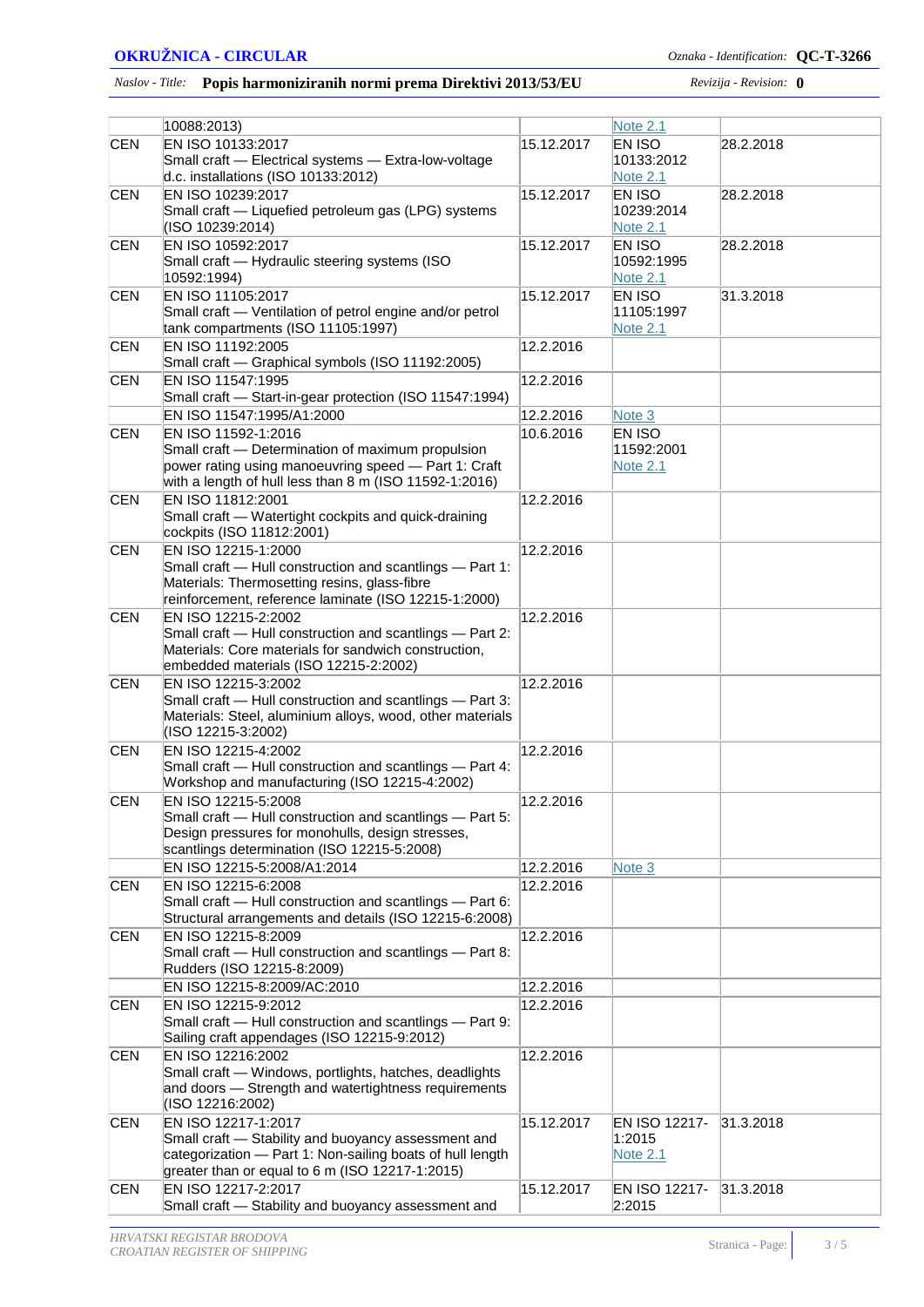#### *Naslov - Title:* **Popis harmoniziranih normi prema Direktivi 2013/53/EU** *Revizija - Revision:* **0**

|            | categorization - Part 2: Sailing boats of hull length                                                     |                   | <b>Note 2.1</b>         |           |
|------------|-----------------------------------------------------------------------------------------------------------|-------------------|-------------------------|-----------|
|            | greater than or equal to 6 m (ISO 12217-2:2015)                                                           |                   |                         |           |
| <b>CEN</b> | EN ISO 12217-3:2017<br>Small craft - Stability and buoyancy assessment and                                | 15.12.2017        | EN ISO 12217-<br>3:2015 | 28.2.2018 |
|            | categorization - Part 3: Boats of hull length less than                                                   |                   | <b>Note 2.1</b>         |           |
|            | 6 m (ISO 12217-3:2015)                                                                                    |                   |                         |           |
| <b>CEN</b> | EN ISO 13297:2014                                                                                         | 12.2.2016         |                         |           |
|            | Small craft - Electrical systems - Alternating current                                                    |                   |                         |           |
|            | installations (ISO 13297:2014)                                                                            |                   |                         |           |
| <b>CEN</b> | EN ISO 13590:2003                                                                                         | 12.2.2016         |                         |           |
|            | Small craft - Personal watercraft - Construction and                                                      |                   |                         |           |
|            | system installation requirements (ISO 13590:2003)                                                         |                   |                         |           |
|            | EN ISO 13590:2003/AC:2004                                                                                 | 12.2.2016         |                         |           |
| <b>CEN</b> | EN ISO 13929:2017                                                                                         | 15.12.2017        | EN ISO                  | 28.2.2018 |
|            | Small craft - Steering gear - Geared link systems (ISO                                                    |                   | 13929:2001              |           |
|            | 13929:2001)                                                                                               |                   | <b>Note 2.1</b>         |           |
| <b>CEN</b> | EN ISO 14509-1:2008                                                                                       | 12.2.2016         |                         |           |
|            | Small craft - Airborne sound emitted by powered                                                           |                   |                         |           |
|            | recreational craft - Part 1: Pass-by measurement                                                          |                   |                         |           |
|            | procedures (ISO 14509-1:2008)                                                                             |                   |                         |           |
| CEN        | EN ISO 14509-3:2009                                                                                       | 12.2.2016         |                         |           |
|            | Small craft - Airborne sound emitted by powered                                                           |                   |                         |           |
|            | recreational craft - Part 3: Sound assessment using<br>calculation and measurement procedures (ISO 14509- |                   |                         |           |
|            | 3:2009                                                                                                    |                   |                         |           |
| <b>CEN</b> | EN ISO 14895:2016                                                                                         | 9.9.2016          | EN ISO                  |           |
|            | Small craft - Liquid-fuelled galley stoves and heating                                                    |                   | 14895:2003              |           |
|            | appliances (ISO 14895:2016)                                                                               |                   | <b>Note 2.1</b>         |           |
| <b>CEN</b> | EN ISO 14946:2001                                                                                         | 12.2.2016         |                         |           |
|            | Small craft - Maximum load capacity (ISO 14946:2001)                                                      |                   |                         |           |
|            | EN ISO 14946:2001/AC:2005                                                                                 | 12.2.2016         |                         |           |
| <b>CEN</b> | EN ISO 15083:2003                                                                                         | 12.2.2016         |                         |           |
|            | Small craft - Bilge-pumping systems (ISO 15083:2003)                                                      |                   |                         |           |
| <b>CEN</b> | EN ISO 15084:2003                                                                                         | 12.2.2016         |                         |           |
|            | Small craft - Anchoring, mooring and towing - Strong                                                      |                   |                         |           |
|            | points (ISO 15084:2003)                                                                                   |                   |                         |           |
| <b>CEN</b> | EN ISO 15085:2003 (new)                                                                                   | This is the first |                         |           |
|            | Small craft - Man-overboard prevention and recovery                                                       | publication       |                         |           |
|            | (ISO 15085:2003)                                                                                          |                   |                         |           |
|            | EN ISO 15085:2003/A1:2009 (new)                                                                           | This is the first |                         |           |
|            |                                                                                                           | publication       |                         |           |
|            | EN ISO 15085:2003/A2:2018 (new)                                                                           | This is the first |                         |           |
|            |                                                                                                           | publication       |                         |           |
| <b>CEN</b> | EN ISO 15584:2017                                                                                         | 15.12.2017        | EN ISO                  | 28.2.2018 |
|            | Small craft - Inboard petrol engines - Engine-mounted<br>fuel and electrical components (ISO 15584:2001)  |                   | 15584:2001<br>Note 2.1  |           |
| <b>CEN</b> | EN 15609:2012                                                                                             | 12.2.2016         |                         |           |
|            | LPG equipment and accessories - LPG propulsion                                                            |                   |                         |           |
|            | systems for boats, yachts and other craft                                                                 |                   |                         |           |
| <b>CEN</b> | EN ISO 15652:2017                                                                                         | 15.12.2017        | EN ISO                  | 28.2.2018 |
|            | Small craft - Remote steering systems for inboard mini                                                    |                   | 15652:2005              |           |
|            | jet boats (ISO 15652:2003)                                                                                |                   | <u>Note 2.1</u>         |           |
| <b>CEN</b> | EN ISO 16147:2017                                                                                         | 15.12.2017        | EN ISO                  | 28.2.2018 |
|            | Small craft - Inboard diesel engines - Engine-mounted                                                     |                   | 16147:2002              |           |
|            | fuel and electrical components (ISO 16147:2002,                                                           |                   | <b>Note 2.1</b>         |           |
|            | including Amd 1:2013)                                                                                     |                   |                         |           |
| <b>CEN</b> | EN ISO 16180:2013                                                                                         | 12.2.2016         |                         |           |
|            | Small craft - Navigation lights - Installation, placement                                                 |                   |                         |           |
|            | and visibility (ISO 16180:2013)                                                                           |                   |                         |           |
| <b>CEN</b> | EN ISO 16315:2016                                                                                         | 9.9.2016          |                         |           |
|            | Small craft - Electric propulsion system (ISO<br>16315:2016)                                              |                   |                         |           |
| <b>CEN</b> | EN ISO 18854:2015                                                                                         | 12.2.2016         |                         |           |
|            | Small craft - Reciprocating internal combustion engines                                                   |                   |                         |           |
|            | exhaust emission measurement - Test-bed                                                                   |                   |                         |           |
|            |                                                                                                           |                   |                         |           |